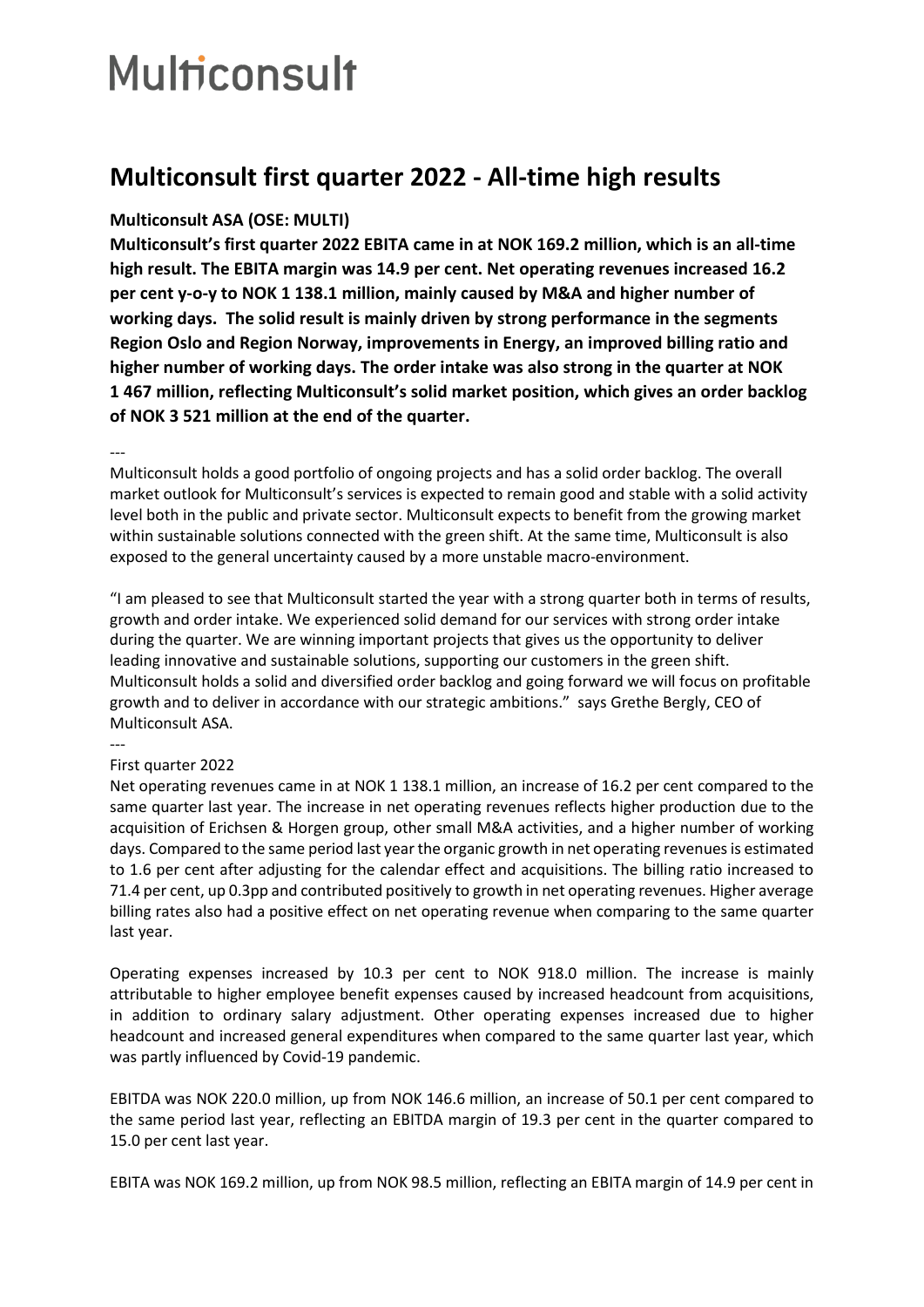the quarter compared 10.1 per cent in the same period last year. The strong improvement in EBITDA and EBITA is partly influenced by four more working days in the first quarter 2022, compared with the same quarter last year.

In order to position Multiconsult even better towards renewables and opportunities triggered by the green shift, Energy & Industry is established as a new business area. As per 2022 Multiconsult group consist of four different business areas: Buildings & Properties, Mobility & Transportation, Water & Environment and Energy & Industry.

The overall market outlook for Multiconsult's services remains generally good across all four business areas. The opportunities in the pipeline are at a good level. Multiconsult is expected to benefit from the growing market for sustainable solutions within such areas as wind power, solar power, facilities related to hydrogen, batteries and CCS (carbon capture and storage) - all in connection to the green shift. Increased demand from the industry sector related to the energy transformation, clean energy, and sustainable projects is expected to generate opportunities for Multiconsult going forward. In the building and properties market the long-term trend with industry transformation and rehabilitation is expected to increase, and with new projects in other sectors such as the hospital sector, the market outlook remains stable. The renewable energy market is foreseen to increase due to the rise of energy demand and increasing energy costs. The international renewable energy market has experienced delays due to the pandemic, but projects are currently starting up with a good pipeline. The maintenance lag in water- and wastewater infrastructure is significant, which together with a growing market for climate change adaptations, still suggests a good outlook in this area.

There is a higher than normal risk of delays in certain projects, mainly caused by increased cost in the building- and construction sector. Furthermore, a more unstable macro environment, including increases in material costs, interest rates, inflation, as well as the potential impact of the Ukrainian conflict, may however cause delays and/or cancellations in our markets.

The recent acquisitions, strong and diversified portfolio of ongoing projects and a solid order backlog provides Multiconsult with an overall good foundation going forward.

For a full review of our report, please refer to our first quarter 2022 report.

---

Presentations today 4 May 2022:

Participants are invited to attend the Norwegian presentation that will be held at Felix Conference Centre, Bryggetorget 3, Oslo, at 08:30 (CET). The results will also be presented through a live webcast: In Norwegian at 08:30 (CET) and in English presentation at 09:30 (CET). Participants will have the opportunity to submit questions online throughout the webcast sessions.

The Norwegian presentation at 08:30 (CET) can be accessed at: [https://channel.royalcast.com/landingpage/hegnarmedia/20220504\\_7/](https://channel.royalcast.com/landingpage/hegnarmedia/20220504_7/)

The English presentation at 09:30 (CET) can be accessed at: [https://channel.royalcast.com/landingpage/hegnarmedia/20220504\\_8/](https://channel.royalcast.com/landingpage/hegnarmedia/20220504_8/)

Live webcasts, complete report, presentation and a recording of the webcast will be available on [www.multiconsult-ir.com](http://www.multiconsult-ir.com/) an[d https://newsweb.oslobors.no/](https://newsweb.oslobors.no/)